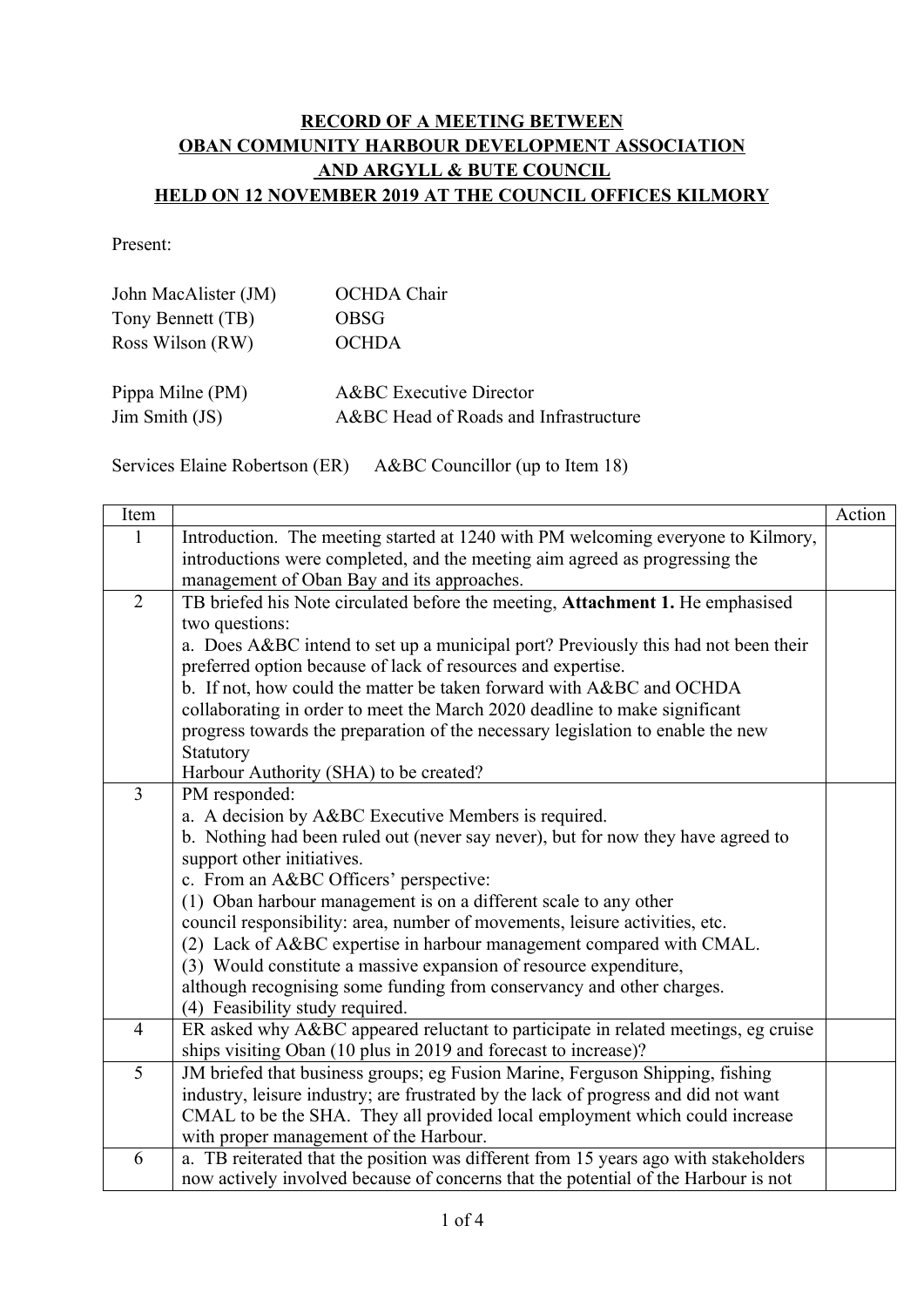|                | being realised (probably not including the movement of timber because of traffic<br>congestion in Oban) and a wish to make improvements. There is a need for all<br>users' needs to be better accommodated. An example was given of the Lismore<br>Ferry blocking the North Pier (NP) to a cruise ship which then berthed at the NLB<br>Pier with revenues going to them, ie outside Argyll.<br>b. TB reminded A&BC that following a lengthy legal process, it was clear that they<br>had been the SHA for over 150 years with all the associated responsibilities. But the<br>powers had not been used. PM is the Responsible Person for Oban Harbour.<br>c. TB suggested that a single poc coordinating sea activity in the Bay and for<br>the three piers (NP and Transit Pontoons (TP), South Pier (SP), NLB Pier) and<br>Ardentrive Bay would be beneficial.<br>d. TB suggested that this handover of control would benefit A&BC with an asset<br>transfer of NP and TP, and the Harbour Office which would no longer be required.<br>This could be as a lease with an option to buy, allowing the details, eg asset values,<br>to be worked out in slower time. A&BC would relinquish the Statutory Harbour<br>status. This approach is consistent with national policy, empowering local<br>management and benefitting local industry and the islands' communities.<br>e. It would be useful if a Minute of Agreement between A&BC and OCHDA could<br>be signed, demonstrating progress and permitting negotiation with Transport<br>Scotland. |  |
|----------------|-------------------------------------------------------------------------------------------------------------------------------------------------------------------------------------------------------------------------------------------------------------------------------------------------------------------------------------------------------------------------------------------------------------------------------------------------------------------------------------------------------------------------------------------------------------------------------------------------------------------------------------------------------------------------------------------------------------------------------------------------------------------------------------------------------------------------------------------------------------------------------------------------------------------------------------------------------------------------------------------------------------------------------------------------------------------------------------------------------------------------------------------------------------------------------------------------------------------------------------------------------------------------------------------------------------------------------------------------------------------------------------------------------------------------------------------------------------------------------------------------------------------------------------------------------|--|
| $\overline{7}$ | ER said this would be discussed at the Area Committee which she chaired. She<br>opined that from an A&BC perspective an initial lease agreement would provide a<br>steady income. She mentioned future expansion proposed in the CHORD project<br>which included expanding the pier frontage (Railway Pier (RP) and NP). This had<br>been investigated around 2003 but dropped because it became complex and<br>expensive.                                                                                                                                                                                                                                                                                                                                                                                                                                                                                                                                                                                                                                                                                                                                                                                                                                                                                                                                                                                                                                                                                                                            |  |
| 8              | TB said that much had already been accomplished by a group of volunteers with<br>some legal input by CMAL. The collaborative approach agreed with A&BC was<br>helpful and politicians had not been approached. The assumption that CMAL would<br>become the SHA has been put on hold. However, external assistance is now<br>required, eg legal advisers, which would not be pro bono; OCHDA had started fund<br>raising. Funding from Crown Estate Scotland revenues of £1.17m recently received<br>by A&BC could be considered appropriate use of (part of) this fund as it would<br>directly benefit local communities in Argyll and would demonstrate A&BC's<br>commitment; ie a win win outcome.                                                                                                                                                                                                                                                                                                                                                                                                                                                                                                                                                                                                                                                                                                                                                                                                                                                 |  |
| 9              | PM stated that A&BC Officers' approach was essentially practical because of their<br>limited resources. Recognised that CMAL's principal interest was not the local<br>community. A&BC should be receptive to what the people wanted together with<br>extant planning which considered Oban congestion, port access and future space.<br>She mentioned that a North Lorne Port outside Oban was proposed which could ease<br>congestion and probably more suitable for larger vehicles, eg timber carrying.                                                                                                                                                                                                                                                                                                                                                                                                                                                                                                                                                                                                                                                                                                                                                                                                                                                                                                                                                                                                                                           |  |
| 10             | TB said we should manage expectations and concentrate on the current footprint.<br>Plans dating from the 80s included an extension to the RP with a new pier at 90                                                                                                                                                                                                                                                                                                                                                                                                                                                                                                                                                                                                                                                                                                                                                                                                                                                                                                                                                                                                                                                                                                                                                                                                                                                                                                                                                                                    |  |
| 11             | degrees. Other options could involve the SP and Lifeboat Pier.<br>PM said that, subject to Council Members' approval, anything could transfer, either<br>by purchase or lease with option to buy. A&BC General Council would consider<br>use of the Crown Estates' £1.17m on 28 Nov 19, providing guidance for the Policy<br>& Resources Committee meeting in Dec 19.                                                                                                                                                                                                                                                                                                                                                                                                                                                                                                                                                                                                                                                                                                                                                                                                                                                                                                                                                                                                                                                                                                                                                                                 |  |
| 12             | JS said that he thought OCHDA need to demonstrate the financial viability of the<br>proposal and the capacity of the proposed organisation to properly operate. NP does                                                                                                                                                                                                                                                                                                                                                                                                                                                                                                                                                                                                                                                                                                                                                                                                                                                                                                                                                                                                                                                                                                                                                                                                                                                                                                                                                                               |  |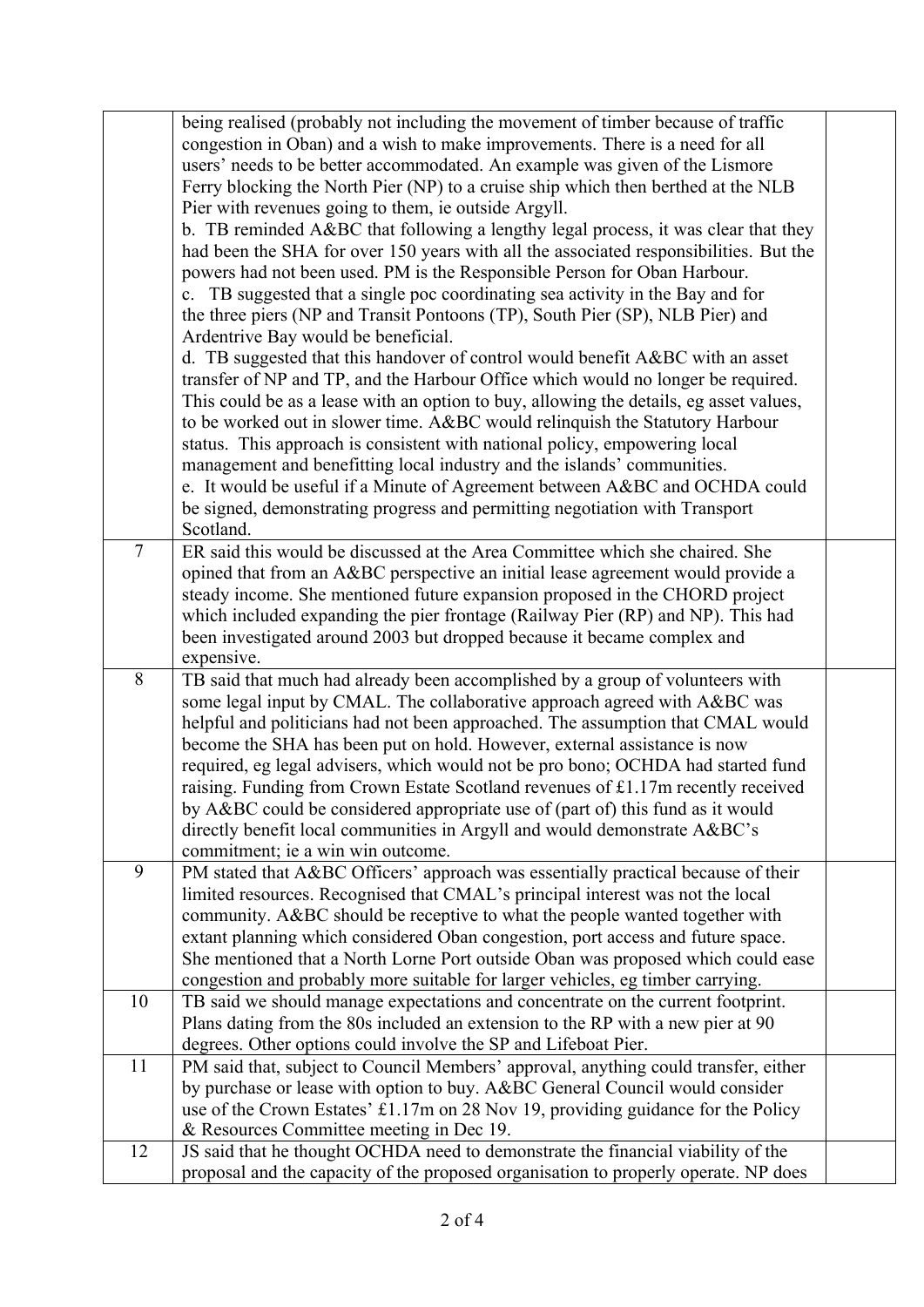|    | not make money and at best breaks even; a recent annual loss of £470k was quoted.<br>The Transit Marina (TM) project had incurred significant capital cost and there is no<br>replacement funding or provision for repairs etc. Some funds were provided by the<br>A&BC Capital Fund. Details of the costs of the pontoons and Harbour Building are<br>not available. Income from parking and rent paid by commercial operators located<br>on NP are also not available. He showed a spreadsheet of captured income and<br>expenditure and agreed to send TB a copy.<br>[Comment: details of the funding and costs associate with constructing the TM and<br>associated shore facilities, and of lease income from the two restaurants and parking<br>on the NP are apparently not readily available.]                                                                                                                                                                                                                | JS |
|----|-----------------------------------------------------------------------------------------------------------------------------------------------------------------------------------------------------------------------------------------------------------------------------------------------------------------------------------------------------------------------------------------------------------------------------------------------------------------------------------------------------------------------------------------------------------------------------------------------------------------------------------------------------------------------------------------------------------------------------------------------------------------------------------------------------------------------------------------------------------------------------------------------------------------------------------------------------------------------------------------------------------------------|----|
| 13 | TB commented that the NP including the TM was therefore not a source of funding<br>for other A&BC liabilities. He requested a copy of the recent NP condition survey<br>report. As part of the due diligence process, OCHDA would need to commission its<br>own survey.                                                                                                                                                                                                                                                                                                                                                                                                                                                                                                                                                                                                                                                                                                                                               | JS |
| 14 | PM asked if the Scottish Land Fund had been approached?                                                                                                                                                                                                                                                                                                                                                                                                                                                                                                                                                                                                                                                                                                                                                                                                                                                                                                                                                               |    |
| 15 | TB replied that applications to this Fund and others would be more likely to succeed<br>when OCHDA could demonstrate that the project is viable. He mentioned HIE<br>support had been provided to Mallaig Trust Port. The decision had been taken not to<br>bid for Project Officer funding from this source to avoid possible complications with<br>future bids.                                                                                                                                                                                                                                                                                                                                                                                                                                                                                                                                                                                                                                                     |    |
| 16 | PM summarised her position:<br>a. In principle supported formation of a Trust Port; she thought the Harbour<br>Board (HB) was sympathetic to this approach.<br>b. She recognised that transfer of powers could be relatively simple but transfer<br>of assets would require considerable detailed work.<br>c. The governance structure required HB consideration; a special meeting is<br>proposed for 5 Dec 19. Scrutiny by other A&BC Committees is required prior to the<br>following HB meeting scheduled for Mar 20. An Area Committee meeting is<br>scheduled for 11 Dec 19. The final decision would rest with the A&BC General<br>Council.<br>d. Subject to the agreement of all stakeholders, a Minute of Agreement could then<br>be signed.<br>e. In sum, she offered a qualified "yes" and that OCHDA should press on with<br>producing a Harbour Order on the basis of transferred powers and assets from<br>A&BC.<br>f. She requested further details on the options with or without asset transfer. For | TB |
|    | the NP, what is included: car parking, EEUSK and Piazza buildings, harbour<br>building? She confirmed that legislation allows for asset transfer.<br>g. She apologised for A&BC's delay in providing requested information and<br>appreciated that OCHDA had not followed the FOI route.                                                                                                                                                                                                                                                                                                                                                                                                                                                                                                                                                                                                                                                                                                                              |    |
| 17 | TB thanked PM for her statement. He confirmed that the OCHDA priority was<br>likely to concentrate on the wet side initially and then move inshore, eg: income<br>from seaward use of the NP and TM, not car parking nor property leasing. However,<br>OCHDA would, for example, request dedicated use of a number of parking spaces<br>on an occasional basis, eg when cruise ships were anchored or alongside.                                                                                                                                                                                                                                                                                                                                                                                                                                                                                                                                                                                                      |    |
| 18 | a. PM proposed the following timetable for the New Year:<br>(1) HB meeting 5 Mar 20 for sign off.<br>(2) A&BC General Council Meeting 16 Apr 20 to consider asset transfer.<br>All agreed that this timetable should satisfy OBMG.                                                                                                                                                                                                                                                                                                                                                                                                                                                                                                                                                                                                                                                                                                                                                                                    |    |